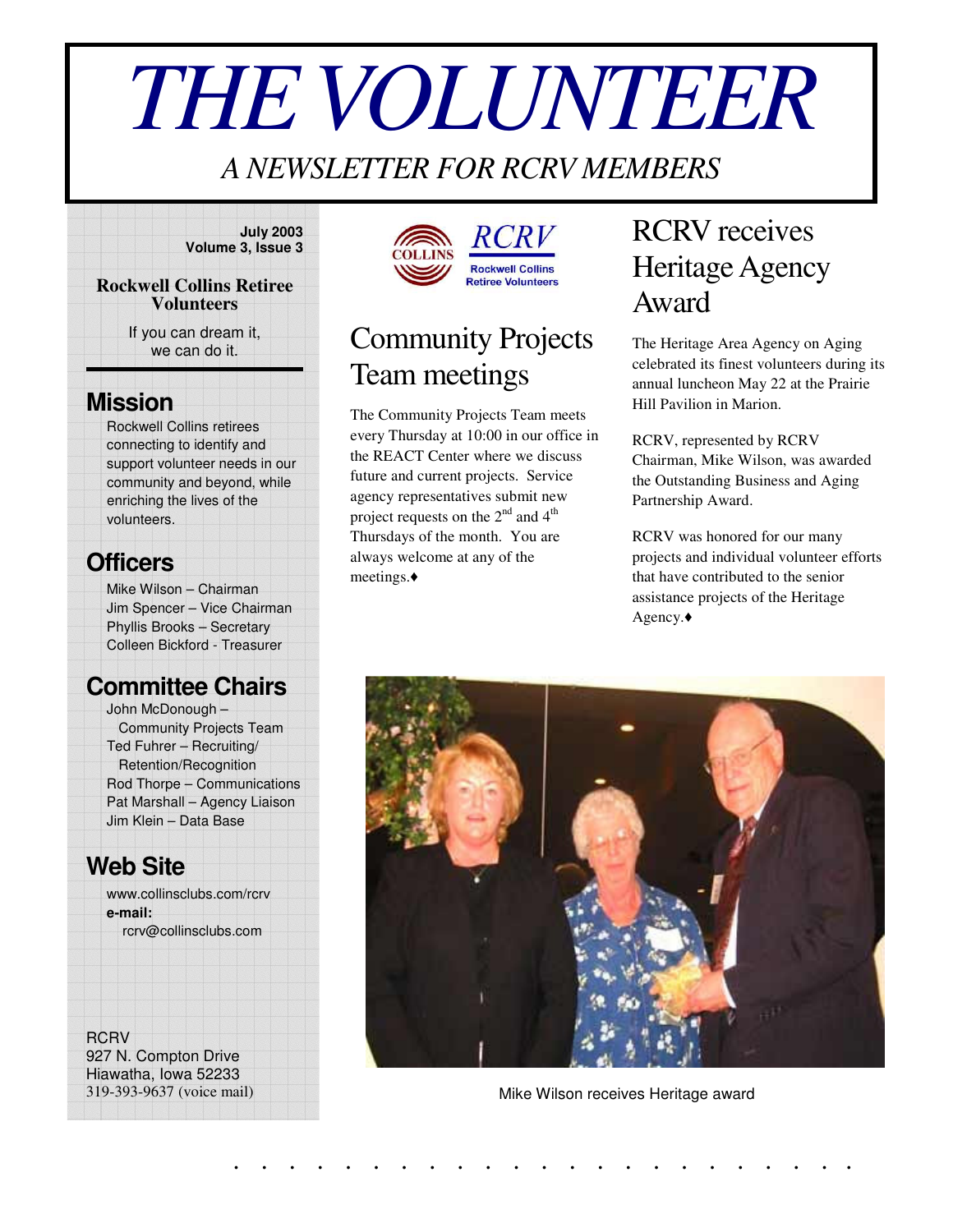## SHIIP - Senior Health Insurance Information Program

RCRV has several active SHIIP counselors that have been trained by the Iowa State Insurance Department in Des Moines and are available to assist you in answering your Medicare/Medigap questions or insurance questions in general.

They can assist in resolving problems that you may have by writing appeals for you or act in general on your behalf when dealing with your provider, Medicare or Medicare supplemental insurance carrier. All information you provide to SHIIP counselors will remain strictly confidential.

SHIIP counselors can put your medical bills, Medicare paperwork and your supplemental insurance carrier's paperwork together so that you know by looking at this form where you stand regarding the bills, etc.

If you are about to turn 65 years of age, SHIIP can answer your questions on what and when you need to do to enroll in Medicare in order to make sure that your future medical needs are taken care of.

Please call one of our SHIIP counselors at the RCRV number, 393-9637. Since the phone is not always answered be sure to leave a voicemail message and your call will be returned promptly.

Future editions of this newsletter will provide additional information on this subject such as the finer details of enrollment procedures and periods, supplemental insurance enrollment procedures and your rights thereto as well as other pertinent related topics.

## TRIAD

The Linn County Seniors Against Crime TRIAD is a community-based partnership of community organizations, law enforcement agencies and individuals involved in elderly issues.

The goal of TRIAD is to reduce criminal victimization of the elderly through crime prevention education. They bring together community agencies to form a relationship of trust with the elderly, enabling them to jointly recognize and solve issues faced by the elderly. TRIAD is sponsored nationally by the National Sheriffs' Association and the International Association of Chiefs of Police.

Several RCRV members were involved in forming the Linn County TRIAD in January, 2002. They now serve as volunteers in the TRIAD program and assist by educating the elderly on issues such as identity theft, home repair scams and providing methods of communicating personal safety concerns.

TRIAD is actively looking for new members. If you would like to learn more about TRIAD please call Pat Marshall (363-9769) or Jim Spencer  $(393 - 7353)$ .

# United Way Campaign

Collins Radio and Rockwell Collins retirees have a great history of helping those in need in the community through contributions to the United Way and their annual campaigns.

.In past years the retirees have been included in the company campaign and the results were included in the company totals. This year RCRV will be running the campaign for the retirees. Rockwell Collins ran their campaign early and it will be completed before the main United Way effort begins this fall.

Following the United Way time line RCRV will be getting information out to all retires in our data base with a postage paid envelope that will be delivered to RCRV through the United Way.

There are many needs in our community and people and organizations that depend on the United Way for their ongoing support. Be on the lookout for the information describing how you can be part of this effort again this year.



 $2$  . . . . . . . . . . . . TRIAD meeting . . . . . . . . TRIAD meeting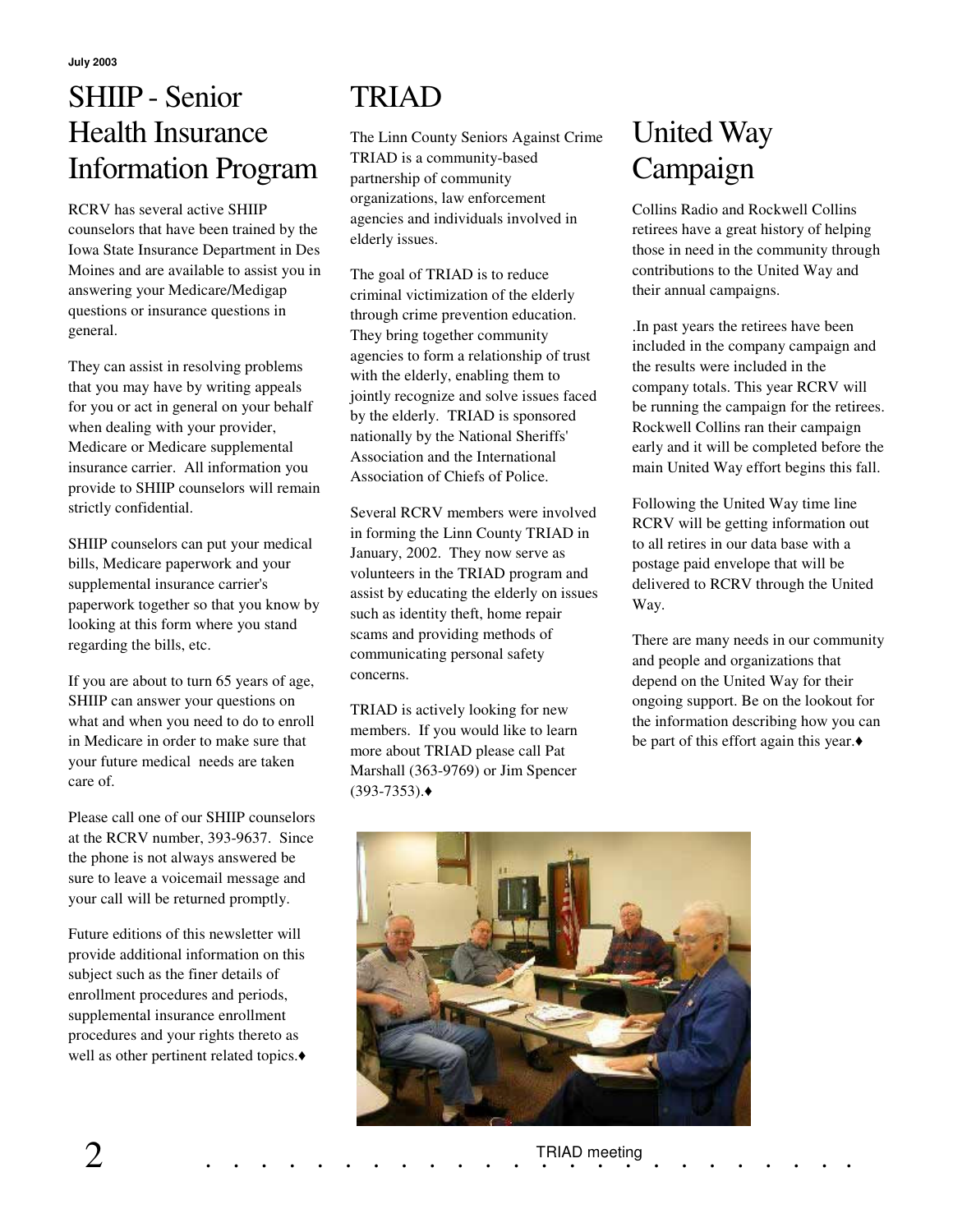# Senior Law Forum

The Heritage Agency on Aging and The Center for Lifelong Learning of Kirkwood Community College will be sponsoring a series of seminars to assist seniors and their families in learning more about legal and financial issues. The seminars, formerly known as Senior Law Day, will be held at the Kirkwood Training and Outreach Center (KTOS) on Armar Drive in Marion on consecutive Friday mornings in October. Anyone may attend and thanks to the generosity of the Rockwell Collins Employees United Fund the cost for participating has been reduced from \$25 per person to \$9 per person. The sessions are:

#### October 10 **Protecting Yourself from Crime and Fraud**

A discussion of common street scams, consumer fraud, charitable solicitation schemes and other financial exploitation crimes. *Debra Moore, Iowa Attorney General's Office and Alan Scholle, Iowa Department of Criminal Investigation*

#### October 17 **A Tour of the Linn County Sheriff's Office**

Participants will tour the sheriff's office. There will be considerable walking on the tour.

#### October 24 **Putting Your Affairs in Order**

A discussion of how to organize your legal and financial affairs to lessen the stress for your family in case of your death or incapacity. It will include an explanation of powers of attorney, living wills, as well as trusts, probate, and other estate concerns. *Todd Anderson, Attorney, Elderkin and Pirnie*.

#### October 31 **Planning and Development in Cedar Rapids**

A timely discussion of how the City of Cedar Rapids makes decisions on city

development with historic aerial views showing the city's growth and changes. *Gary Hughes, Department of Development, City of Cedar Rapids.*

For further information, please contact Heather Willard at 398-1057.♦

# Survey

You will find enclosed a postage paid return postcard designed to let RCRV know what volunteer involvement you are willing to undertake or are already participating in. Please give serious consideration to filling it out and returning it to RCRV.

RCRV and the agencies we serve are greatly in need of additional volunteers for various important community projects. Information on many RCRV projects is available on the web at

**www.collinsclubs.com/rcrv** and click on "Projects Needing a Volunteer". You may volunteer for one of these projects by contacting RCRV by voice mail at **393-9637**, email at **rcrv@collinsclubs.com** or by directly contacting the service agency involved. Remember our mission statement which is to support volunteer needs of the community, *while enriching the lives of the volunteers.*

## Greater Cedar Rapids Open

Twenty Five Rockwell Collins retirees participated as volunteers to help run the Greater Cedar Rapids Open Golf Tournament held July 25, 26 and 27. The tournament began five years ago and is rapidly becoming one of the premier golf competitions in the region. Two hundred and fifty professional and amateur golfers from around the world participated in the event. Proceeds go to area youth charities, most notably

the Boys and Girls Club of Cedar Rapids.

## Project news

#### **Bowling ball ramp**

Les Haerther designed and built a ramp that can be set up on a bowling alley to launch a bowling ball or other sized ball down the alley. An electrical device that pushes the ball off the top of the ramp is activated from a low voltage switch so that persons with disabilities can cause the ball to roll. The Solenoid actuator, which runs off of 4 D cell batteries, is located at the top of the ramp.



Les with bowling ball ramp